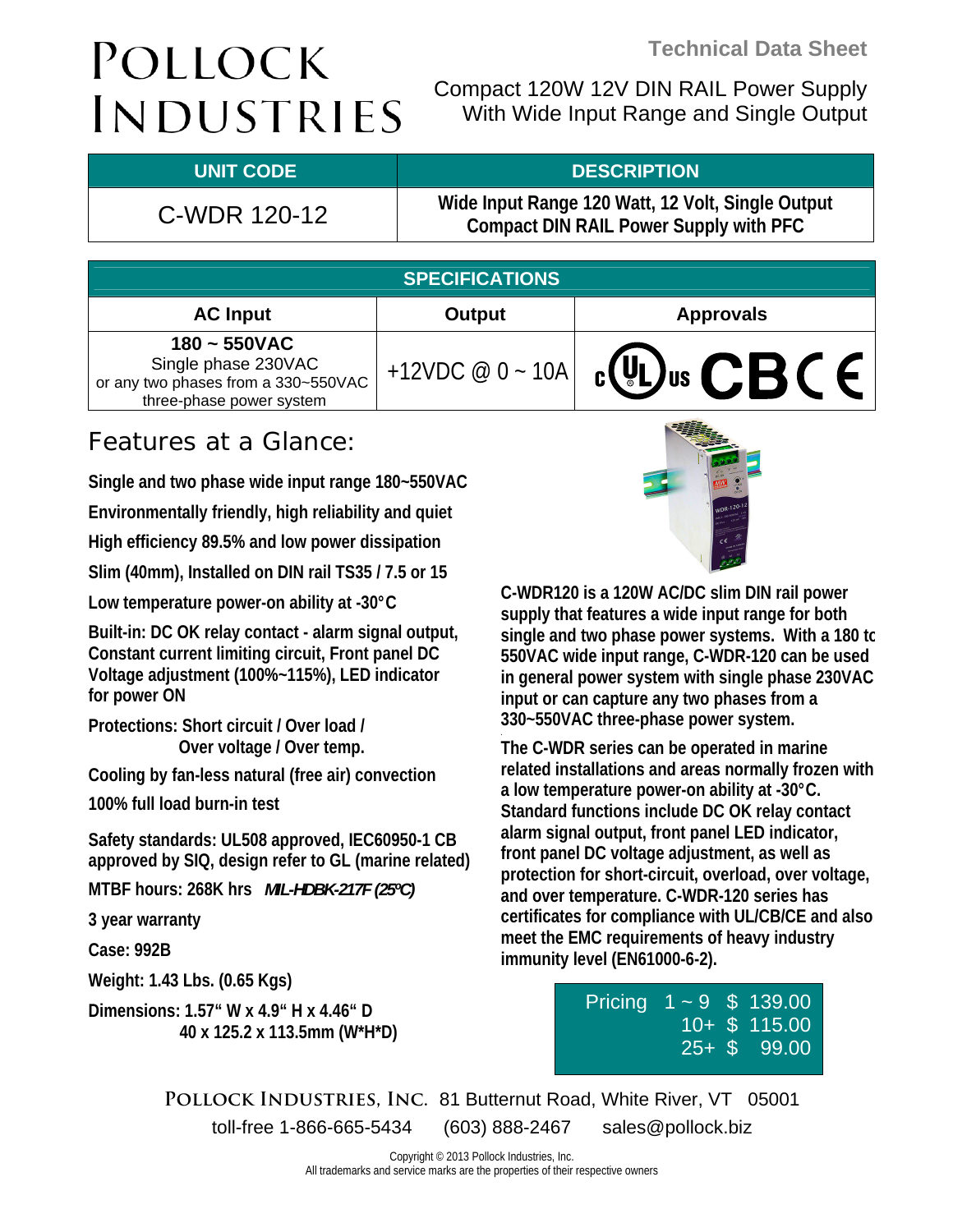

120W Single Output Industrial DIN RAIL Power Supply **W DR- 1 20 series**



Features :

- Single and two phase wide input range 180 ~ 550VAC
- Protections: Short circuit / Overload / Over voltage / Over temperature
- Cooling by free air convection
- Built-in constant current limiting circuit
- Can be installed on DIN rail TS-35/7.5 or 15
- UL508(industrial control equipment)approved
- EN61000-6-2(EN50082-2) industrial immunity level
- 100% full load burn-in test
- Built-in DC OK relay contact
- 3 years warranty



### **SPECIFICATION**

| <b>MODEL</b>        |                                                                                                                                                                                                                                                                                                                                                                                                                                                                                                                | <b>WDR-120-12</b>                                                                                                                             | <b>WDR-120-24</b> | <b>WDR-120-48</b> |  |  |
|---------------------|----------------------------------------------------------------------------------------------------------------------------------------------------------------------------------------------------------------------------------------------------------------------------------------------------------------------------------------------------------------------------------------------------------------------------------------------------------------------------------------------------------------|-----------------------------------------------------------------------------------------------------------------------------------------------|-------------------|-------------------|--|--|
|                     | DC VOLTAGE                                                                                                                                                                                                                                                                                                                                                                                                                                                                                                     | 12V                                                                                                                                           | <b>24V</b>        | 48V               |  |  |
|                     | <b>RATED CURRENT</b>                                                                                                                                                                                                                                                                                                                                                                                                                                                                                           | <b>10A</b>                                                                                                                                    | 5A                | 2.5A              |  |  |
|                     | <b>CURRENT RANGE</b>                                                                                                                                                                                                                                                                                                                                                                                                                                                                                           | $0 - 10A$                                                                                                                                     | $0 \sim 5A$       | $0 - 2.5A$        |  |  |
|                     | <b>RATED POWER</b>                                                                                                                                                                                                                                                                                                                                                                                                                                                                                             | <b>120W</b>                                                                                                                                   | <b>120W</b>       | 120W              |  |  |
|                     | RIPPLE & NOISE (max.) Note.2 120mVp-p                                                                                                                                                                                                                                                                                                                                                                                                                                                                          |                                                                                                                                               | 120mVp-p          | 150mVp-p          |  |  |
| <b>OUTPUT</b>       | <b>VOLTAGE ADJ. RANGE</b>                                                                                                                                                                                                                                                                                                                                                                                                                                                                                      | $12 - 15V$                                                                                                                                    | $24 - 29V$        | $48 - 58V$        |  |  |
|                     | VOLTAGE TOLERANCE Note.3   ±1.5%                                                                                                                                                                                                                                                                                                                                                                                                                                                                               |                                                                                                                                               | ±1.0%             | ±1.0%             |  |  |
|                     | <b>LINE REGULATION</b>                                                                                                                                                                                                                                                                                                                                                                                                                                                                                         | ±0.5%                                                                                                                                         | ±0.5%             | ±0.5%             |  |  |
|                     | <b>LOAD REGULATION</b>                                                                                                                                                                                                                                                                                                                                                                                                                                                                                         | ±0.5%                                                                                                                                         | ±0.5%             | ±0.5%             |  |  |
|                     | SETUP, RISE, HOLD UP TIME                                                                                                                                                                                                                                                                                                                                                                                                                                                                                      | 2000ms, 70ms, 50ms/400VAC<br>2000ms, 70ms, 10ms/230VAC at full load                                                                           |                   |                   |  |  |
|                     | <b>VOLTAGE RANGE</b>                                                                                                                                                                                                                                                                                                                                                                                                                                                                                           | $180 - 550$ VAC<br>254~780VDC                                                                                                                 |                   |                   |  |  |
|                     | <b>FREQUENCY RANGE</b>                                                                                                                                                                                                                                                                                                                                                                                                                                                                                         | 47~63Hz                                                                                                                                       |                   |                   |  |  |
|                     | <b>EFFICIENCY (Typ.)</b>                                                                                                                                                                                                                                                                                                                                                                                                                                                                                       | 89.5% / 400V                                                                                                                                  | 91% / 400V        | 92%/400V          |  |  |
| <b>INPUT</b>        | <b>AC CURRENT</b>                                                                                                                                                                                                                                                                                                                                                                                                                                                                                              | 0.55A/400VAC<br>1.2A/230VAC                                                                                                                   |                   |                   |  |  |
|                     | <b>INRUSH CURRENT (max.)</b>                                                                                                                                                                                                                                                                                                                                                                                                                                                                                   | <b>COLD START 50A</b>                                                                                                                         |                   |                   |  |  |
|                     | <b>LEAKAGE CURRENT</b>                                                                                                                                                                                                                                                                                                                                                                                                                                                                                         | <3.5mA / 530VAC                                                                                                                               |                   |                   |  |  |
|                     |                                                                                                                                                                                                                                                                                                                                                                                                                                                                                                                | 105 $\sim$ 130% rated output power                                                                                                            |                   |                   |  |  |
|                     | <b>OVERLOAD</b>                                                                                                                                                                                                                                                                                                                                                                                                                                                                                                | Protection type : Constant current limiting, recovers automatically after fault condition is removed                                          |                   |                   |  |  |
|                     |                                                                                                                                                                                                                                                                                                                                                                                                                                                                                                                | $16 - 18V$                                                                                                                                    | $31 - 37V$        | $60 - 67V$        |  |  |
|                     | <b>PROTECTION OVER VOLTAGE</b>                                                                                                                                                                                                                                                                                                                                                                                                                                                                                 | Protection type : Shut down o/p voltage, re-power on to recover                                                                               |                   |                   |  |  |
|                     | <b>OVER TEMPERATURE</b>                                                                                                                                                                                                                                                                                                                                                                                                                                                                                        | 105°C±5°C (12V),110°C±5°C (24V) (TSW1) detect on heatsink of power transistor ; 100°C±5°C (48V) (TSW1) detect on heatsink of power diode      |                   |                   |  |  |
|                     |                                                                                                                                                                                                                                                                                                                                                                                                                                                                                                                | Protection type : Shut down o/p voltage, recovers automatically after temperature goes down                                                   |                   |                   |  |  |
|                     | <b>FUNCTION DC OK SIGNAL</b>                                                                                                                                                                                                                                                                                                                                                                                                                                                                                   | Relay contact rating(max.): 30V / 1A resistive                                                                                                |                   |                   |  |  |
|                     | $-25 \sim +70^{\circ}$ (Refer to output load derating curve)<br><b>WORKING TEMP.</b>                                                                                                                                                                                                                                                                                                                                                                                                                           |                                                                                                                                               |                   |                   |  |  |
|                     | <b>WORKING HUMIDITY</b>                                                                                                                                                                                                                                                                                                                                                                                                                                                                                        | 20~90% RH non-condensing                                                                                                                      |                   |                   |  |  |
|                     | ENVIRONMENT STORAGE TEMP., HUMIDITY                                                                                                                                                                                                                                                                                                                                                                                                                                                                            | $-40 \sim +85^{\circ}$ C, 10 ~ 95% RH                                                                                                         |                   |                   |  |  |
|                     | <b>TEMP. COEFFICIENT</b>                                                                                                                                                                                                                                                                                                                                                                                                                                                                                       | $\pm 0.03\%$ (0 ~ 50°C)                                                                                                                       |                   |                   |  |  |
|                     | <b>VIBRATION</b>                                                                                                                                                                                                                                                                                                                                                                                                                                                                                               | Component: 10 ~ 500Hz, 2G 10min./1cycle, 60min. each along X, Y, Z axes; Mounting clip: Compliance to IEC60068-2-6                            |                   |                   |  |  |
|                     | <b>SAFETY STANDARDS</b><br>UL508 approved, IEC60950-1 CB approved by SIQ, design refer to GL                                                                                                                                                                                                                                                                                                                                                                                                                   |                                                                                                                                               |                   |                   |  |  |
| <b>SAFETY &amp;</b> | <b>WITHSTAND VOLTAGE</b>                                                                                                                                                                                                                                                                                                                                                                                                                                                                                       | I/P-O/P:3KVAC I/P-FG:1.5KVAC O/P-FG:0.5KVAC O/P-DCOK:0.5KVAC                                                                                  |                   |                   |  |  |
| <b>EMC</b>          | <b>ISOLATION RESISTANCE</b><br>I/P-O/P. I/P-FG. O/P-FG:100M Ohms / 500VDC / 25℃/ 70% RH                                                                                                                                                                                                                                                                                                                                                                                                                        |                                                                                                                                               |                   |                   |  |  |
| (Note 4)            | <b>EMI CONDUCTION &amp; RADIATION</b>                                                                                                                                                                                                                                                                                                                                                                                                                                                                          | Compliance to EN55011 (CISPR11), EN55022 (CISPR22), EN61204-3 Class B                                                                         |                   |                   |  |  |
|                     | <b>EMS IMMUNITY</b>                                                                                                                                                                                                                                                                                                                                                                                                                                                                                            | Compliance to EN61000-4-2,3,4,5,6,8,11, ENV50204, EN61204-3, EN61000-6-2 (EN50082-2), heavy industry level, criteria A                        |                   |                   |  |  |
|                     | <b>MTBF</b>                                                                                                                                                                                                                                                                                                                                                                                                                                                                                                    | 268Khrs min.<br>MIL-HDBK-217F (25 $°C$ )                                                                                                      |                   |                   |  |  |
| <b>OTHERS</b>       | <b>DIMENSION</b>                                                                                                                                                                                                                                                                                                                                                                                                                                                                                               | 40*125.2*113.5mm (W*H*D)                                                                                                                      |                   |                   |  |  |
|                     | <b>PACKING</b>                                                                                                                                                                                                                                                                                                                                                                                                                                                                                                 | 0.65Kg; 20pcs/14Kg/1.16CUFT                                                                                                                   |                   |                   |  |  |
| <b>NOTE</b>         | 1. All parameters NOT specially mentioned are measured at 400VAC input, rated load and 25°C of ambient temperature.<br>2. Ripple & noise are measured at 20MHz of bandwidth by using a 12" twisted pair-wire terminated with a 0.1uf & 47uf parallel capacitor.<br>3. Tolerance: includes set up tolerance, line regulation and load regulation.<br>4. The power supply is considered a component which will be installed into a final equipment. The final equipment must be re-confirmed that it still meets |                                                                                                                                               |                   |                   |  |  |
|                     | <b>EMC</b> directives.                                                                                                                                                                                                                                                                                                                                                                                                                                                                                         | 5. Length of set up time is measured at cold first start. Turning ON/OFF the power supply very quick may lead to increase of the set up time. |                   |                   |  |  |

**Pollock Industries, Inc. 81 Butternut Road, white River, VT 05001 Toll-free 1-866-665-5434 (603) 888-2467 americool.com**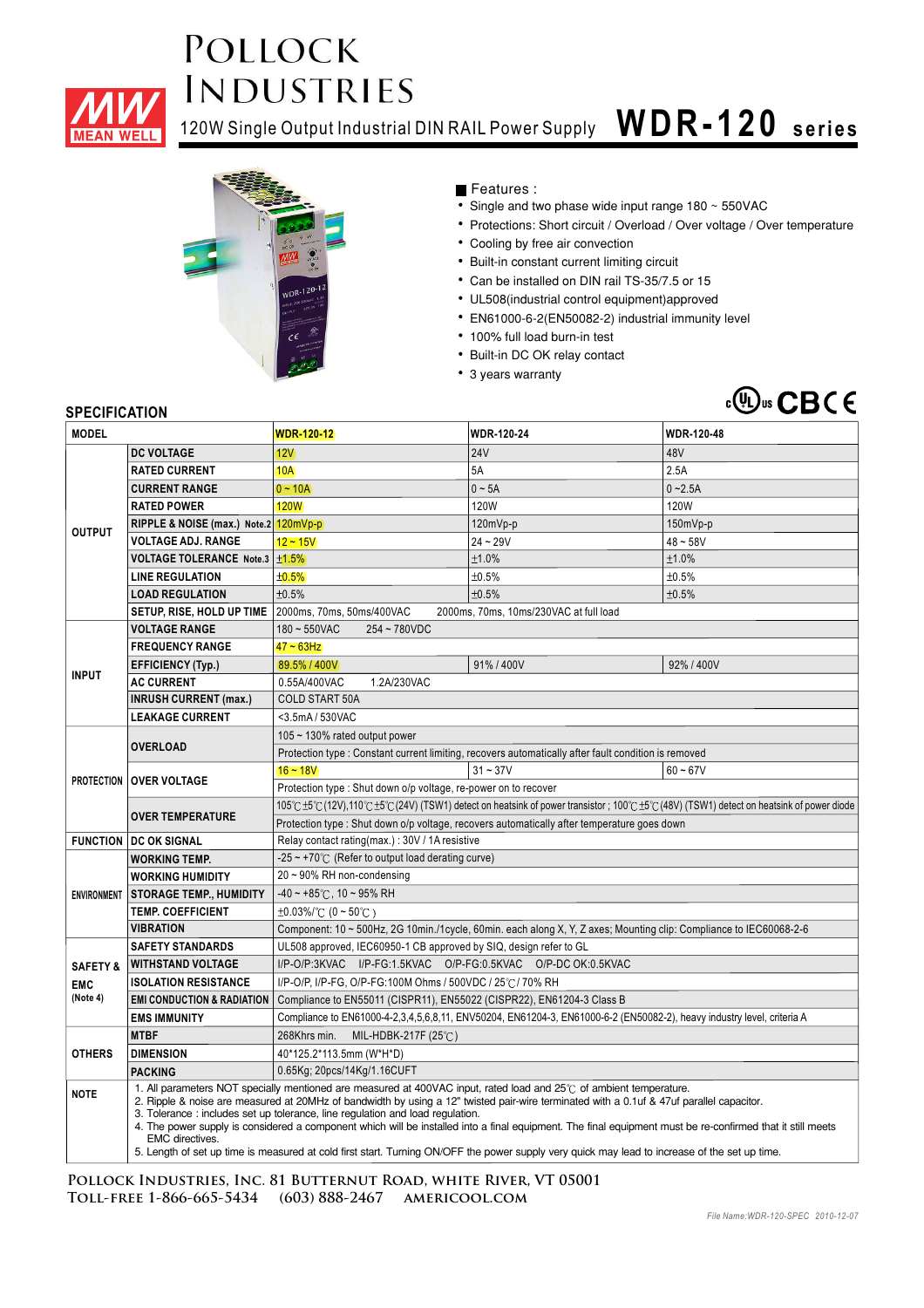

120W Single Output Industrial DIN RAIL Power Supply **WDR-1 20 series**